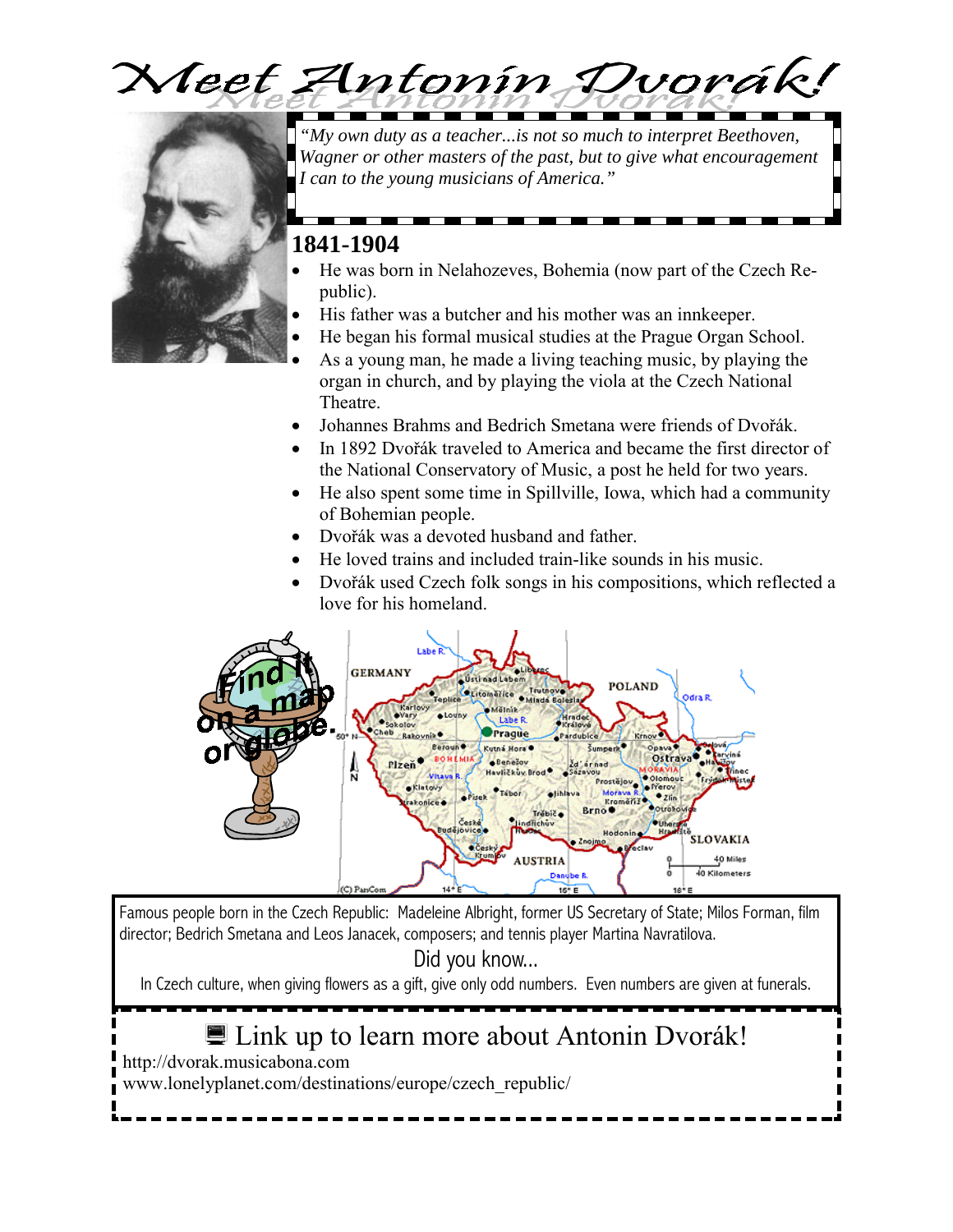# Lesson Plan for Slavonic Dance, Op. 46 No. 8 by Antonin Dvorák

#### **Standards Addressed:**

- Standard 1: Creating, Performing, and Participating in the Arts
- Standard 3: Responding to and Analyzing Works of Art

#### **Performance Indicators:** Students will:

- play in combination with other instrument parts with a good tone, pitch, duration and loudness.  $(1b)$
- describe the music in terms related to basic elements such as melody, rhythm, and harmony. (3b)

# **Objective:**

- To help students listen for basic elements of music and understand how those elements determine the form of a piece.
- To help students "feel" the form of a piece by moving to the music.

# **Materials:**

- CD player
- Recording of Slavonic Dance, Op. 46 No. 8 by Antonin Dvořák
- Pitched and non-pitched percussion instruments
- *(Optional)* Scarves for movement exercise

### **Listening Repertoire:**

Slavonic Dance, Op. 46 No. 8 by Antonin Dvořák

# **Procedures:**

Teacher explains form. Form is the way music is organized. The way basic elements of music (melody and rhythm) are organized determines the form of the piece.

Teacher teaches basic rhythms of piece.

| Rhythm 1: $\frac{3}{4}$ $\frac{1}{4}$ $\frac{1}{4}$ $\frac{1}{4}$ $\frac{1}{4}$ $\frac{1}{4}$ $\frac{1}{4}$ $\frac{1}{4}$ $\frac{1}{4}$          |  |  |                   |
|--------------------------------------------------------------------------------------------------------------------------------------------------|--|--|-------------------|
| Rhythm 2: $\begin{array}{cc} 3 \\ 4 \end{array}$ $\begin{array}{cc} \end{array}$ $\begin{array}{cc} \end{array}$ $\begin{array}{cc} \end{array}$ |  |  | $\vert$ , $\vert$ |

The first two measures can be taught initially without the tie and then having the class whisper "hold" on the first quarter note of the second measure while holding through the tied note. The second two measures can be taught by having the class "copy cat" clap to get the feeling of the rhythm, then helping the teacher write the rhythm on the board.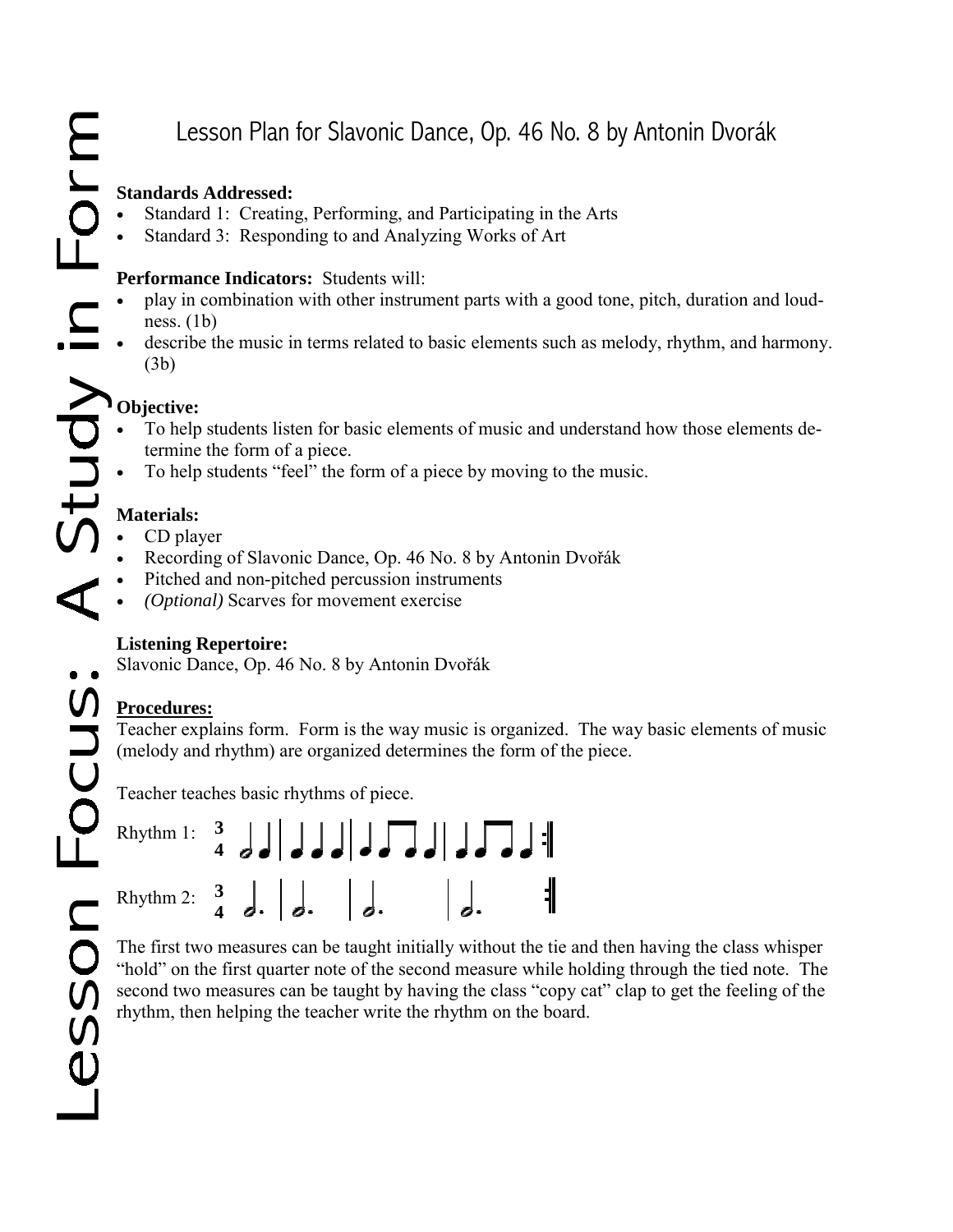After students are comfortable clapping the Rhythms 1 and 2, have them play on non-pitched percussion instruments. (Or they may play the rhythms on a pitched instrument using only one note.) Ask students to contrast what it feels like to play Rhythm 1 and Rhythm 2 on percussion instruments. (They may say something like Rhythm 2 needs to be played on an instrument that can sustain a tone, because the note value is so long.)

Teacher assists students in comparing and contrasting the rhythms. (Rhythm 1 uses many different note values and a tie which creates a syncopation, Rhythm 2 uses only one kind of note value.)

Teacher teaches two melodies of piece: **Melody 1:** (you'll need to transpose it down two octaves)

**Melody 2:** 

Teacher asks students to sing both melodies either on "la" or using solfege. Then Teacher can divide class into two groups and have students do one or more of these activities:

- 1. One group can sing Melody 1 on "la" while the second group plays steady dotted half-notes (Rhythm 2) on non-pitched percussion instruments.
- 2. One group can play Melody 1 on pitched instruments while the second group plays steady dotted half-notes (Rhythm 2) on non-pitched percussion instruments.
- 3. One group will play Melody 1 on pitched instruments followed by second group playing Melody 2 on pitched instruments. The first group will repeat Melody 1. Teacher explains that this is a three-part or ABA form. Teacher can introduce the term "ternary" to the class.